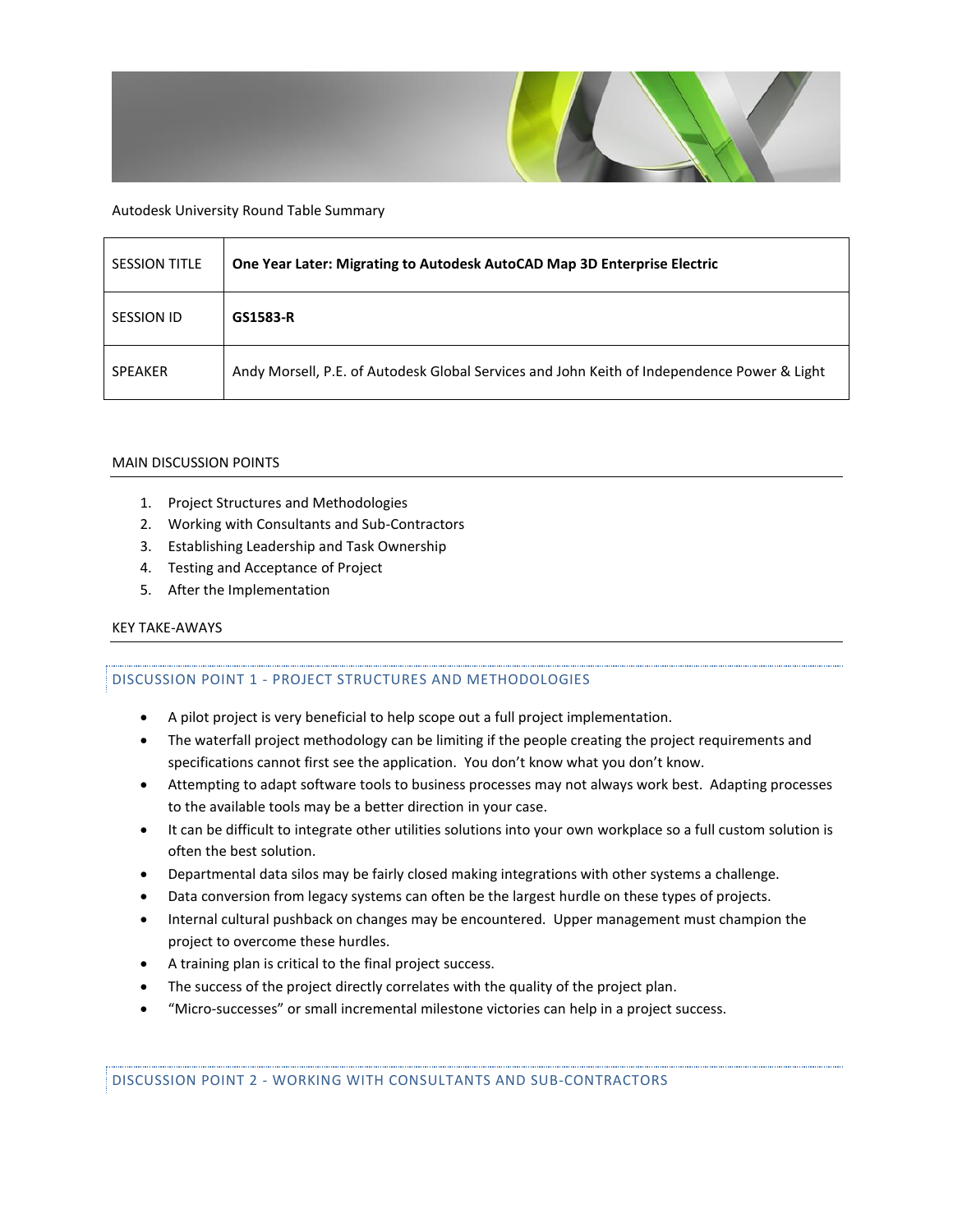

Autodesk University Round Table Summary

- Experiences with consultants run the gamut of "great experience" to "it was horrible".
- Do not enter into an agreement with a consultant without first knowing them as well as possible.
- Make sure that the project scope is clearly defined from the beginning.
- **•** Frequent communication between all parties is critical.
- In-house technical expertise is good to have but these resources can often be overwhelmed by normal business demands.
- It is important to have very well defined roles and expertise requirements.
- Knowledge transfer at the end of the project is important.
- A clearly defined timeline with adjustments for scope creep, vacations, etc. is very important.

## DISCUSSION POINT 3 - ESTABLISHING LEADERSHIP AND TASK OWNERSHIP

- It is important that the project should not be run by "democracy" by too many users.
- Establish 2 to 3 employees as the key decision makers.
- Do not let the project lose focus and priority internally in light of other projects and normal day-to-day business.
- Make sure that all leaders are held accountable for decisions.

# DISCUSSION POINT 4 - TESTING AND ACCEPTANCE OF PROJECT

- Using a formal defect tracking system, such as Oracle Test Manager as used by Autodesk Consulting, is important.
- Breaking up test phases into smaller increments can make testing easier and not so overwhelming to the test users.
- Involvement from other employees and users is helpful in testing, but too many can cause bureaucracy issues. Try to keep testers to one or two "power users" from each key user group.
- One point of contact for defect tracking is helpful.

# DISCUSSION POINT 5 - AFTER THE IMPLEMENTATION

- Do a project "post-mortem" to re-evaluate processes, bottlenecks, gaps, etc. to make sure your original goals were achieved and to determine what should be done differently in the future.
- Ad-hoc support with a consultant can be helpful after the project implementation is done.
- Ad-hoc support can make the best financial sense.
- Using support people already familiar with the project is the most efficient.
- Internal training materials need to be developed while the project roll-out is fresh in everyone's mind.
- Internal documentation of critical processes should be developed while the project roll-out is fresh in everyone's mind.